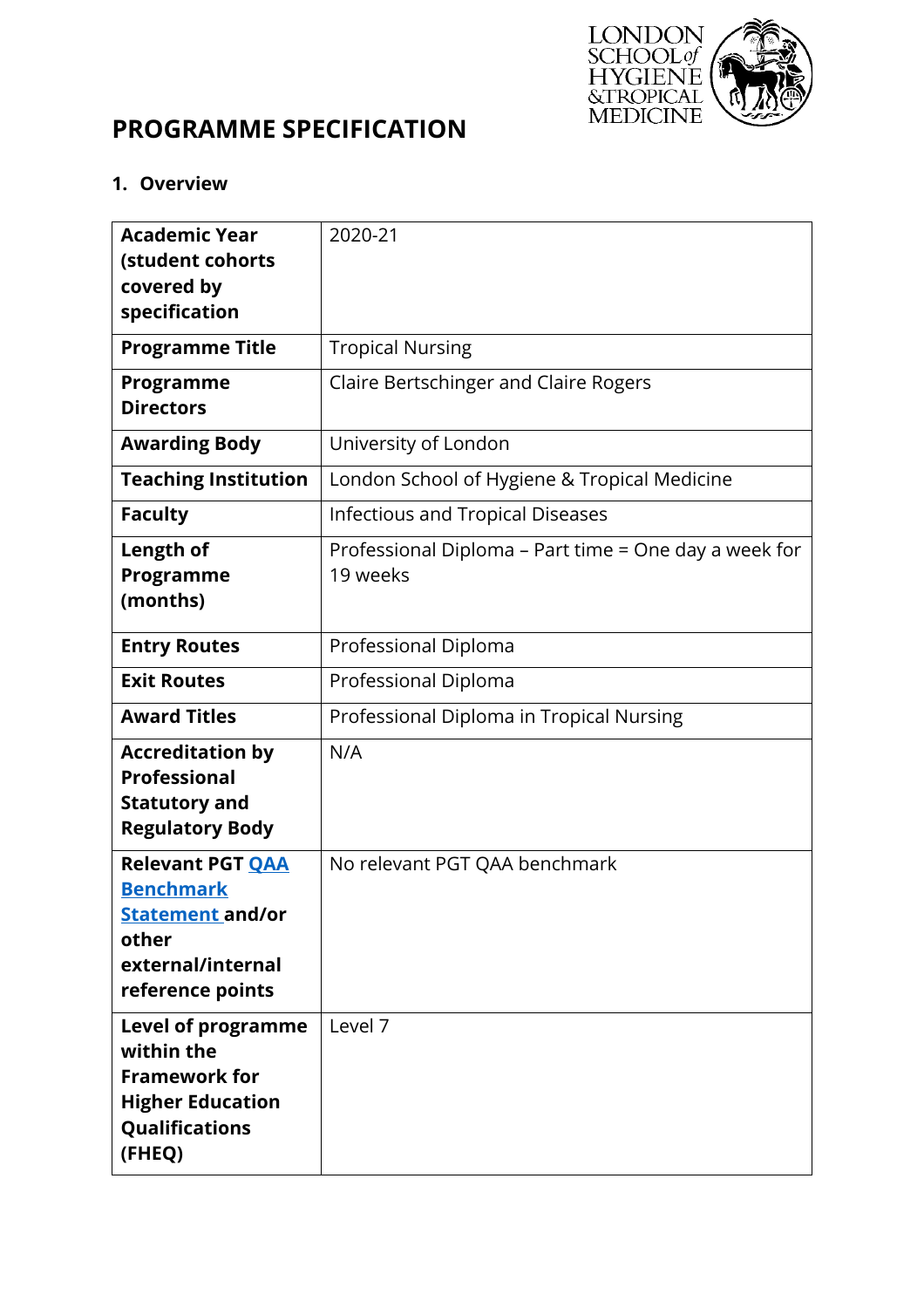| <b>Total Credits</b>                                        | CATS:                                                                                                                                                                                                                                                                                                                                                                                                                                                                                                                                                                                                                                                      | N/A (not<br>credit<br>bearing) | ECTS:                                                 | N/A (not<br>credit<br>bearing) |
|-------------------------------------------------------------|------------------------------------------------------------------------------------------------------------------------------------------------------------------------------------------------------------------------------------------------------------------------------------------------------------------------------------------------------------------------------------------------------------------------------------------------------------------------------------------------------------------------------------------------------------------------------------------------------------------------------------------------------------|--------------------------------|-------------------------------------------------------|--------------------------------|
| <b>HECoS</b>                                                | Not applicable                                                                                                                                                                                                                                                                                                                                                                                                                                                                                                                                                                                                                                             |                                |                                                       |                                |
| <b>Mode of Delivery</b>                                     | For 2020/21 the Professional Diploma in Tropical<br>Nursing will be delivered online only, with a<br>combination of synchronous (live and interactive) and<br>asynchronous (recordings, independent study,<br>individual exercises, etc) activities.                                                                                                                                                                                                                                                                                                                                                                                                       |                                |                                                       |                                |
| <b>Mode and Period of</b><br><b>Study</b>                   |                                                                                                                                                                                                                                                                                                                                                                                                                                                                                                                                                                                                                                                            |                                | Part time / one day a week over 19 weeks              |                                |
| <b>Cohort Entry Points</b>                                  | Twice a year from<br>and<br>Around late March to early August                                                                                                                                                                                                                                                                                                                                                                                                                                                                                                                                                                                              |                                | Around second week in October to first week in March  |                                |
| <b>Language of Study</b>                                    | English                                                                                                                                                                                                                                                                                                                                                                                                                                                                                                                                                                                                                                                    |                                |                                                       |                                |
| <b>Re-sit Policy</b>                                        | manual-chapter-08a.pdf                                                                                                                                                                                                                                                                                                                                                                                                                                                                                                                                                                                                                                     |                                | https://www.lshtm.ac.uk/sites/default/files/academic- |                                |
| <b>Extenuating</b><br><b>Circumstances</b><br><b>Policy</b> | manual-chapter-07.pdf                                                                                                                                                                                                                                                                                                                                                                                                                                                                                                                                                                                                                                      |                                | https://www.lshtm.ac.uk/sites/default/files/academic- |                                |
| Programme<br><b>Description</b>                             | The LSHTM's Professional Diploma in Tropical Nursing<br>has proven an outstanding success in preparing<br>nurses to work in low and middle income settings and<br>make significant contributions to world health. It has<br>now grown to 130 students a year, the vast majority of<br>whom are self-funded, working across the UK and<br>beyond and studying one day a week with the LSHTM.<br>Distinctive features of the course<br>The course is directed by the highly experienced and<br>world-renowned nurse and field worker Dame Claire<br>Bertschinger. The majority of the teaching staff have<br>substantial experience working in resource-poor |                                |                                                       |                                |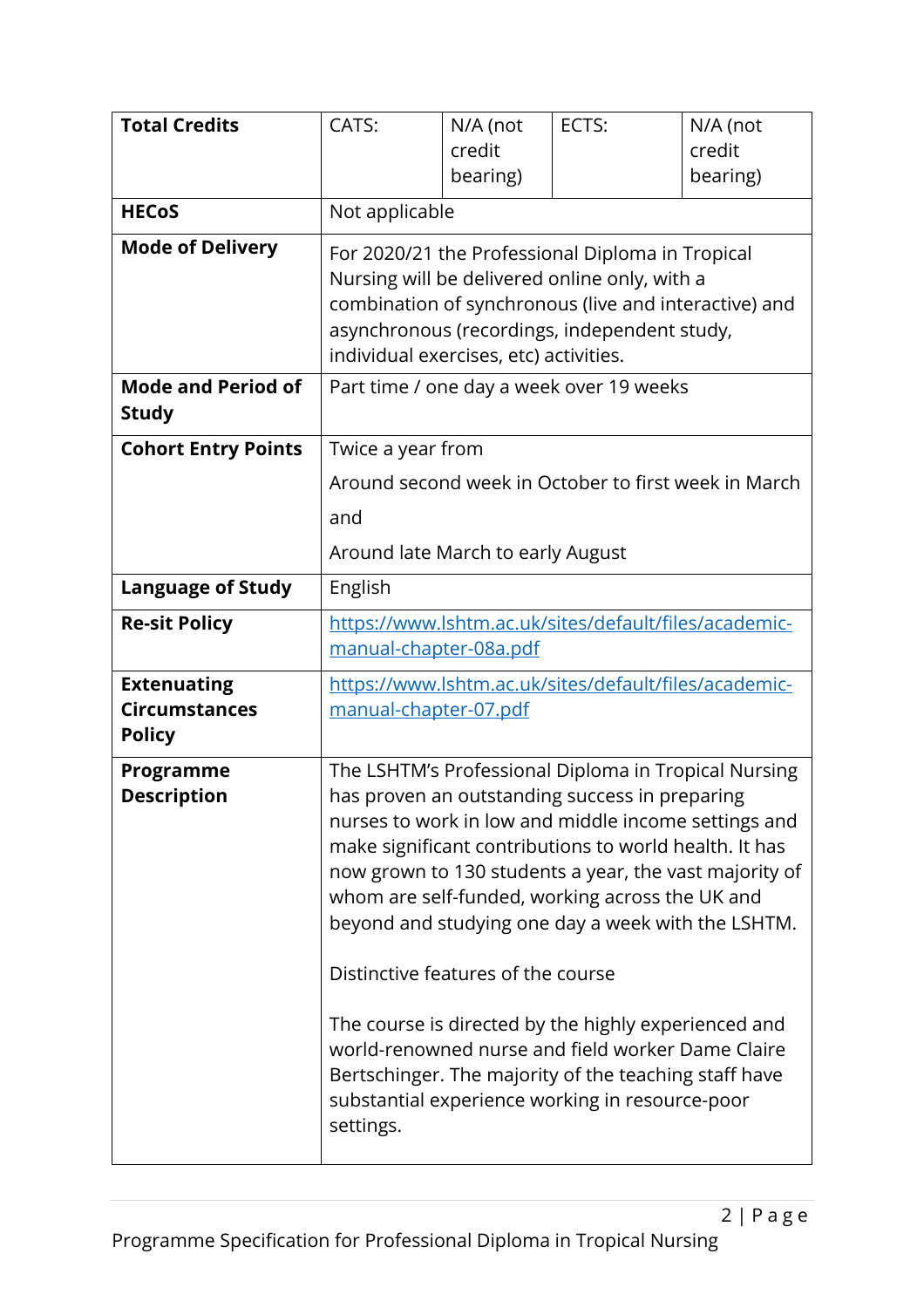|                                                                                        | The Professional Diploma in Tropical Nursing is<br>recommended by Médecins Sans Frontières, Save the<br>Children, Voluntary Services Overseas (VSO), the<br>International Committee of the Red Cross and many<br>other international agencies. |
|----------------------------------------------------------------------------------------|------------------------------------------------------------------------------------------------------------------------------------------------------------------------------------------------------------------------------------------------|
| <b>Date of Introduction</b><br>of Programme<br>(month/year)                            | September 1996                                                                                                                                                                                                                                 |
| Date of production /<br>revision of this<br>programme<br>specification<br>(month/year) | Extraordinary revisions made in August 2020 in<br>response to Covid-19 mitigation planning                                                                                                                                                     |

#### **2. Programme Aims & Learning Outcomes**

#### **Educational aims of the programme**

The aim of the course – consistent with the LSHTM's mission to improve health worldwide – is to prepare nurses, midwives, paramedics and allied medical professionals to work in tropical and resource poor situations by developing knowledge and understanding of the causes, prevention and treatment of major tropical diseases and the cultural, structural and organisational aspects of working in tropical and resource poor situations.

By the end of the course, students will be able to:

- Understand and evaluate key issues affecting primary health care in low to middle income countries (LMIC) and resource poor situations;
- Aim to be able to maximize care in practice with minimum resources;
- Demonstrate the importance of promoting health through prevention rather than cure.

#### **Programme Learning Outcomes**

By the end of the course, students will be expected to achieve the following learning outcomes – drawing on material taught across different elements and assessed in a variety of ways.

- i) Demonstrate capability to plan, implement and evaluate primary care interventions in tropical and resource poor contexts;
- ii) Development of a nuanced understanding of the issues involved in caring for people of differing cultural, religious and ethnic backgrounds;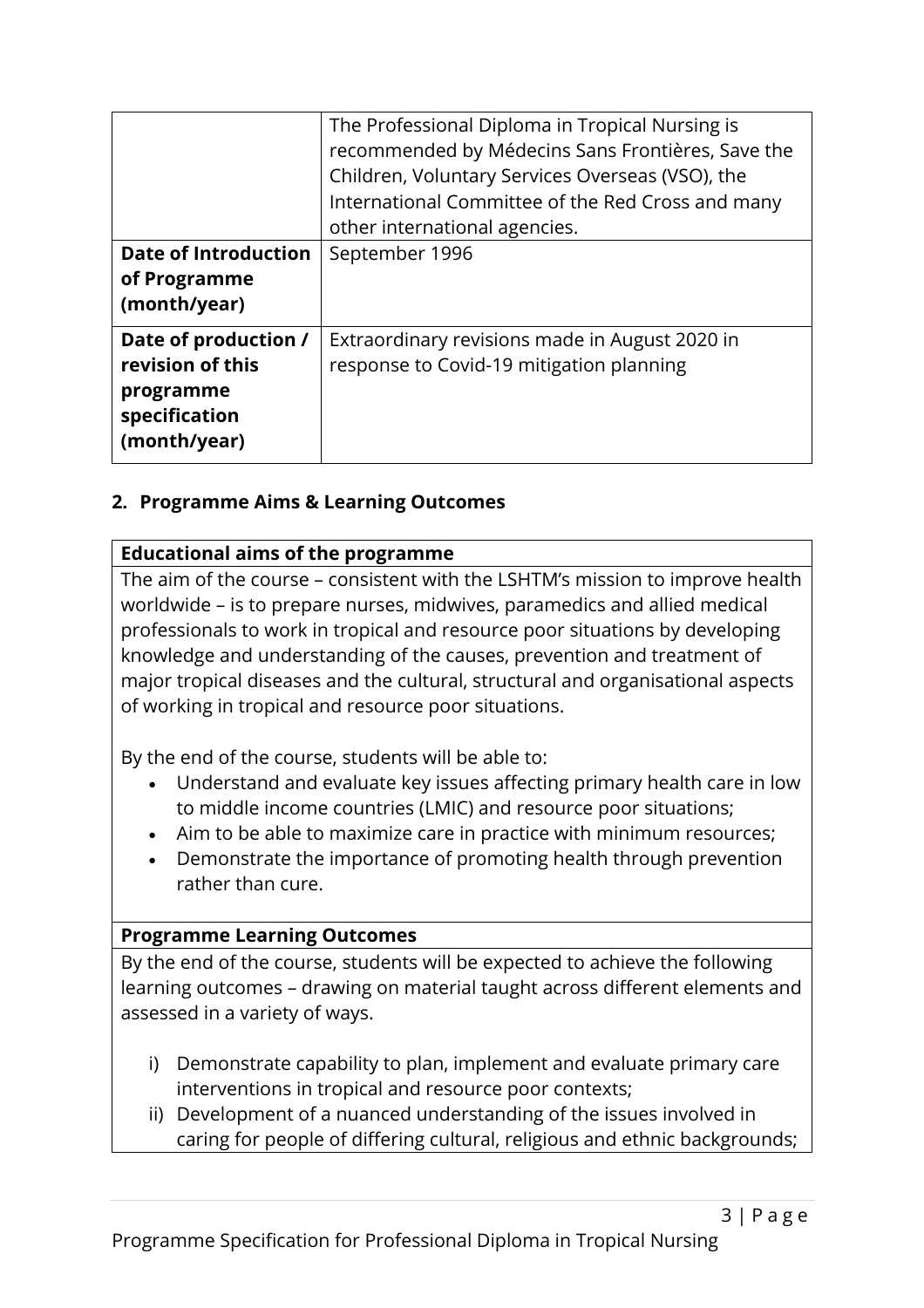- iii) Application and understanding of laboratory methods available at local and district level clinics in resource poor countries, for the diagnosis of infectious diseases and other medical conditions, and for managing patient care based on analysis of the laboratory results;
- iv) Develop effective cross cultural communication skills in challenging situations and around sensitive topics such as mother and child health issues;
- v) Management of major tropical diseases and other complex nursing care for example diarrhoea and vomiting outbreaks in a resource poor setting;
- vi) Develop increased resilience and the ability to manage and improvise provision of care in resource poor or complex emergency settings;
- vii) Develop skills and approach to lifelong learning and continuing professional development that is grounded in current research.

# **Teaching and Learning Strategy**

The course is taught chiefly through online lectures and digital laboratory practicals using a variety of synchronous (live and interactive) and asynchronous (recordings, independent study, individual exercises, etc) teaching methods. All lectures and laboratory practicals have specific learning objectives, with content designed to help students achieve these outcomes. Students are expected to learn through both directed and self-directed study.

## **Assessment Strategy**

The course is assessed through a digital laboratory practical exam, an online multiple-choice exam and an academic research-based essay, which offers an opportunity to study a single topic in depth and use critical reading and writing skills. Such tasks are designed to assess, via the most appropriate method, whether learning objectives have been met. Candidates must pass all three components. Both the practical exam and the multiple-choice exam will be undertaken remotely.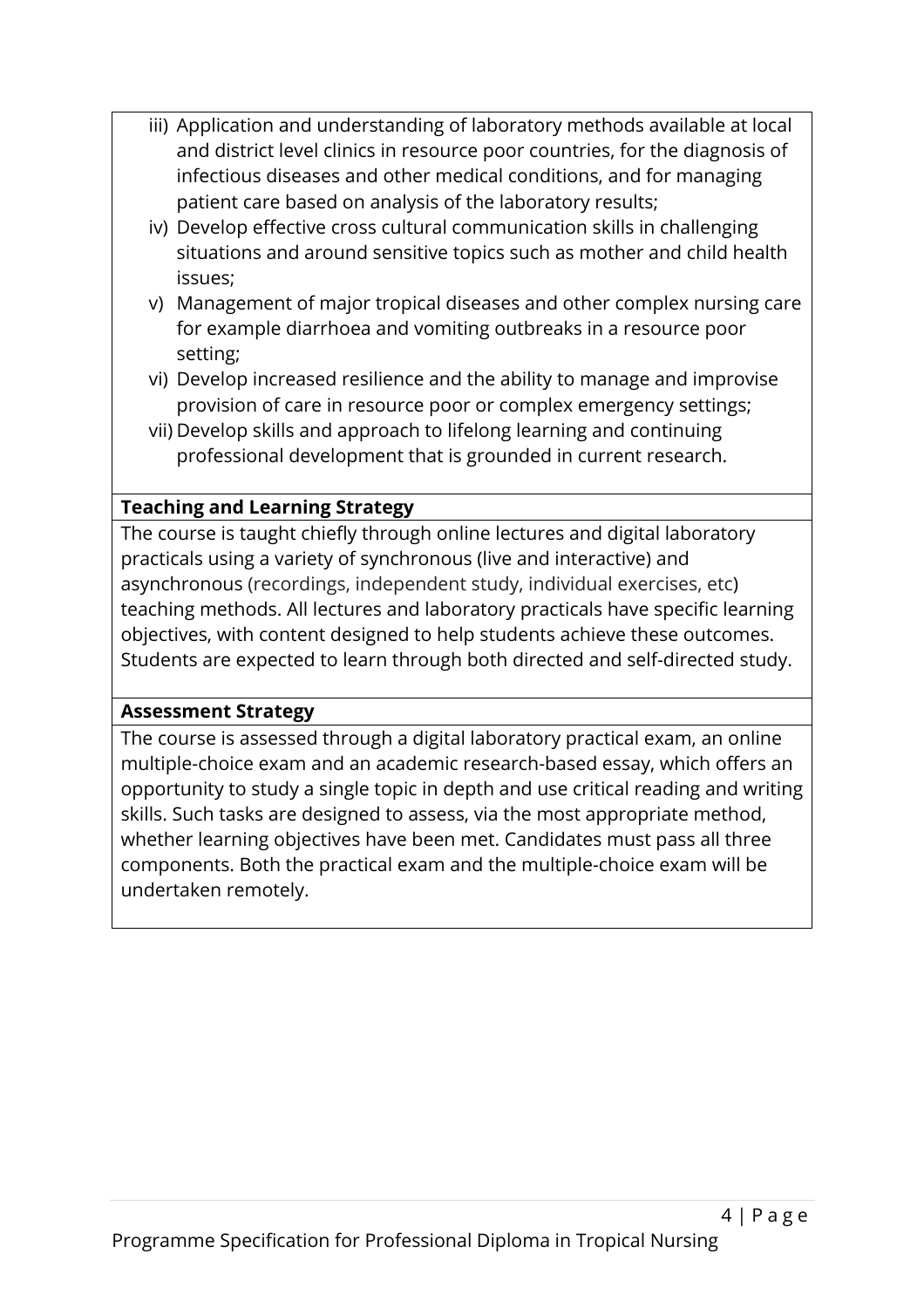#### **3. Programme Structure and features, modules, credit assignment and award requirements:**

The course is not divided into modules but comprises a total of 285 notional learning hours, based on a mix of online learning time, and self-directed study time plus assessment. It is generally expected that students will spend on average 15 hours a week on study, including synchronous and asynchronous sessions as well as private study. Each week of the course will typically include 7 hours of online learning and 8 hours of self-directed study.

https://www.lshtm.ac.uk/study/courses/changes-courses

# **4: Entry Requirements**

## **Criteria for admission**

Applications must be submitted in accordance with the procedures and deadlines given in the web based or printed prospectus.

- The course is open to candidates with a degree who are currently registered as nurses, midwives, paramedics and allied medical professionals. It is recommended that they have two years' postregistration experience by the start of the course applied for;
- Candidates must be computer literate and have a good standard of written and spoken English and of English comprehension;
- Any prospective student who does not meet the above minimum entry requirement, but who has relevant professional experience, may still be eligible for admission. The Registry can advise on eligibility to apply in such cases.

For further information, please see

https://www.lshtm.ac.uk/study/applications/applying-short-courses-modules

# **English language entry requirements Band B**

It is essential that all students have a good command of the English language to benefit from their studies at the LSHTM.

As part of the application process, applicants are required to demonstrate how they meet the LSHTM's minimum English language requirements.